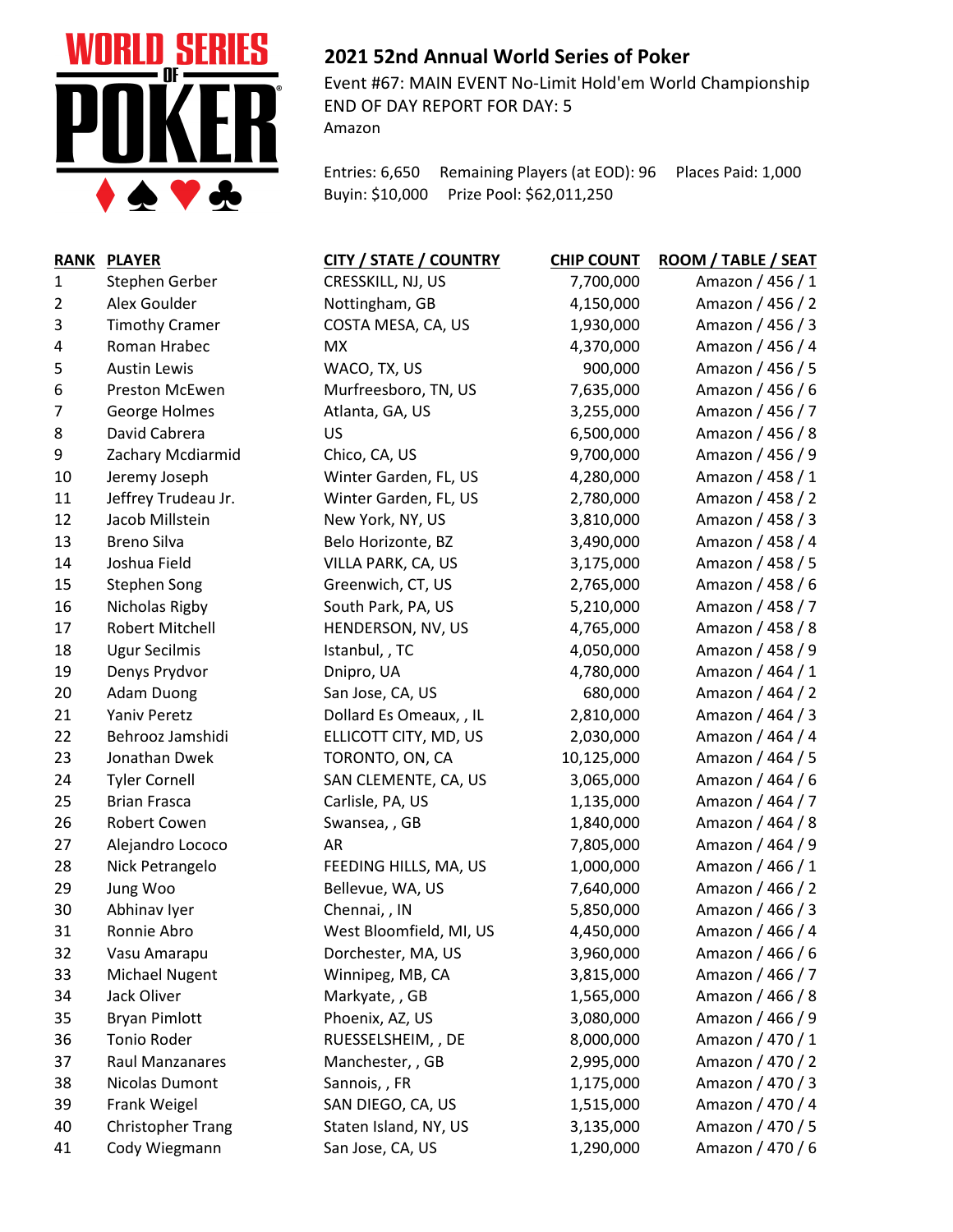| 42       | Nicolas Vayssieres         | <b>FR</b>                  | 6,610,000              | Amazon / 470 / 7 |
|----------|----------------------------|----------------------------|------------------------|------------------|
| 43       | Heng Zhang                 | St Augustine, FL, US       | 6,050,000              | Amazon / 470 / 8 |
| 44       | <b>Bryan Braswell</b>      | Fort Worth, TX, US         | 1,850,000              | Amazon / 470 / 9 |
| 45       | Asher Conniff              | <b>BROOKLYN, NY, US</b>    | 1,825,000              | Amazon / 472 / 1 |
| 46       | Daniel Sewnig              | Trenton, NJ, US            | 1,200,000              | Amazon / 472 / 2 |
| 47       | David Coleman              | Livingston, NJ, US         | 2,760,000              | Amazon / 472 / 3 |
| 48       | Demosthenes Kiriopoulos    | TORONTO,, CA               | 4,920,000              | Amazon / 472 / 4 |
| 49       | Mikiya Kudo                | JP                         | 3,240,000              | Amazon / 472 / 5 |
| 50       | Josh Prager                | YUBA CITY, CA, US          | 3,400,000              | Amazon / 472 / 6 |
| 51       | Niko Koop                  | Trier, , DE                | 250,000                | Amazon / 472 / 7 |
| 52       | Ramon Colillas             | Barcelona, ES              | 12,000,000             | Amazon / 472 / 8 |
| 53       | Adam Walton                | Thousand Oaks, CA, US      | 7,610,000              | Amazon / 472 / 9 |
| 54       | Fatima Nanji               | Vancouver, BC, CA          | 935,000                | Amazon / 478 / 1 |
| 55       | Ruslan Dykshteyn           | <b>BROOKLYN, NY, US</b>    | 1,400,000              | Amazon / 478 / 2 |
| 56       | Matija Dobric              | HR                         | 2,595,000              | Amazon / 478 / 3 |
| 57       | <b>Gabriel Sack</b>        | LAS VEGAS, NV, US          | 1,300,000              | Amazon / 478 / 4 |
| 58       | <b>Adrian State</b>        | GB                         | 2,700,000              | Amazon / 478 / 5 |
| 59       | Joshua Paige Remitio       | Gilbert, AZ, US            | 4,255,000              | Amazon / 478 / 6 |
| 60       | Chase Bianchi              | Columbia, MD, US           | 7,065,000              | Amazon / 478 / 7 |
| 61       | Jon Shoreman               | LONDON, , GB               | 2,200,000              | Amazon / 478 / 8 |
| 62       | Chris Vezzetti             | Berkeley, CA, US           | 5,260,000              | Amazon / 478 / 9 |
| 63       | <b>Christopher Dowling</b> | Naas, IE                   | 3,300,000              | Amazon / 480 / 1 |
| 64       | Jake Toole                 | Hoboken, NJ, US            | 1,100,000              | Amazon / 480 / 2 |
| 65       | Jason Osser                | Annandale, VA, US          | 4,375,000              | Amazon / 480 / 3 |
| 66       | Shai Arbel                 | Fort Mc Kavett, TX, US     | 2,800,000              | Amazon / 480 / 4 |
| 67       | Patrick Wall               | Mckinleyville, CA, US      | 5,775,000              | Amazon / 480 / 6 |
| 68       | <b>Hye Park</b>            | Holmdel, NJ, US            | 5,495,000              | Amazon / 480 / 7 |
| 69       | Dragana Lim                | Henderson, NV, US          | 5,555,000              | Amazon / 480 / 8 |
| 70       | Chance Kornuth             | LAS VEGAS, NV, US          | 5,920,000              | Amazon / 480 / 9 |
| 71       | Ryan Roeder                | MISSOULA, MT, US           | 2,205,000              | Amazon / 484 / 1 |
| 72       | Mitchell Halverson         | West Linn, OR, US          | 1,360,000              | Amazon / 484 / 2 |
| 73       | Jareth East                | Redhill, , GB              | 6,275,000              | Amazon / 484 / 3 |
|          | Roman Valerstein           | NEWTOWN, PA, US            | 1,890,000              | Amazon / 484 / 4 |
| 74<br>75 | <b>Daniel Swartz</b>       | N Ridgeville, OH, US       | 4,600,000              | Amazon / 484 / 5 |
| 76       | Matthew Jewett             | Seattle, WA, US            |                        | Amazon / 484 / 6 |
| 77       | Stephen Chidwick           | DEAL, , GB                 | 6,475,000<br>3,710,000 | Amazon / 484 / 7 |
|          |                            |                            |                        |                  |
| 78       | Suk-Kyu Norbert Koh        | MI, US                     | 5,775,000              | Amazon / 484 / 8 |
| 79       | Ronald Jensen              | Euless, TX, US             | 4,680,000              | Amazon / 484 / 9 |
| 80       | Eliot Hudon                | Montreal, QC, CA           | 2,835,000              | Amazon / 486 / 1 |
| 81       | Ehsan Amiri                | Onl Signup-No City, , AT   | 3,070,000              | Amazon / 486 / 2 |
| 82       | Sean Ragozzini             | Stafford, , GB             | 3,310,000              | Amazon / 486 / 3 |
| 83       | Yuri Dzivielevski          | Florianopolis, , BR        | 2,030,000              | Amazon / 486 / 4 |
| 84       | John Morgan                | MINNEAPOLIS, MN, US        | 2,500,000              | Amazon / 486 / 5 |
| 85       | Alireza Amiri              | San Diego, CA, US          | 2,865,000              | Amazon / 486 / 6 |
| 86       | Jesse Lonis                | Medford, OR, US            | 8,995,000              | Amazon / 486 / 7 |
| 87       | Arkadi Onikoul             | Woodland Hills, CA, US     | 5,655,000              | Amazon / 486 / 8 |
| 88       | Andreas Kniep              | DE                         | 8,515,000              | Amazon / 486 / 9 |
| 89       | <b>Francis Cruz</b>        | DO                         | 4,530,000              | Amazon / 488 / 1 |
| 90       | Glynn Beebe                | US                         | 4,700,000              | Amazon / 488 / 2 |
| 91       | Koray Aldemir              | Vienna, , AT               | 14,235,000             | Amazon / 488 / 3 |
| 92       | Philipe Pizzari Pinto      | Miami, FL, US              | 4,320,000              | Amazon / 488 / 4 |
| 93       | Chris Alafogiannis         | Onl Signup-No City, ON, CA | 1,115,000              | Amazon / 488 / 5 |